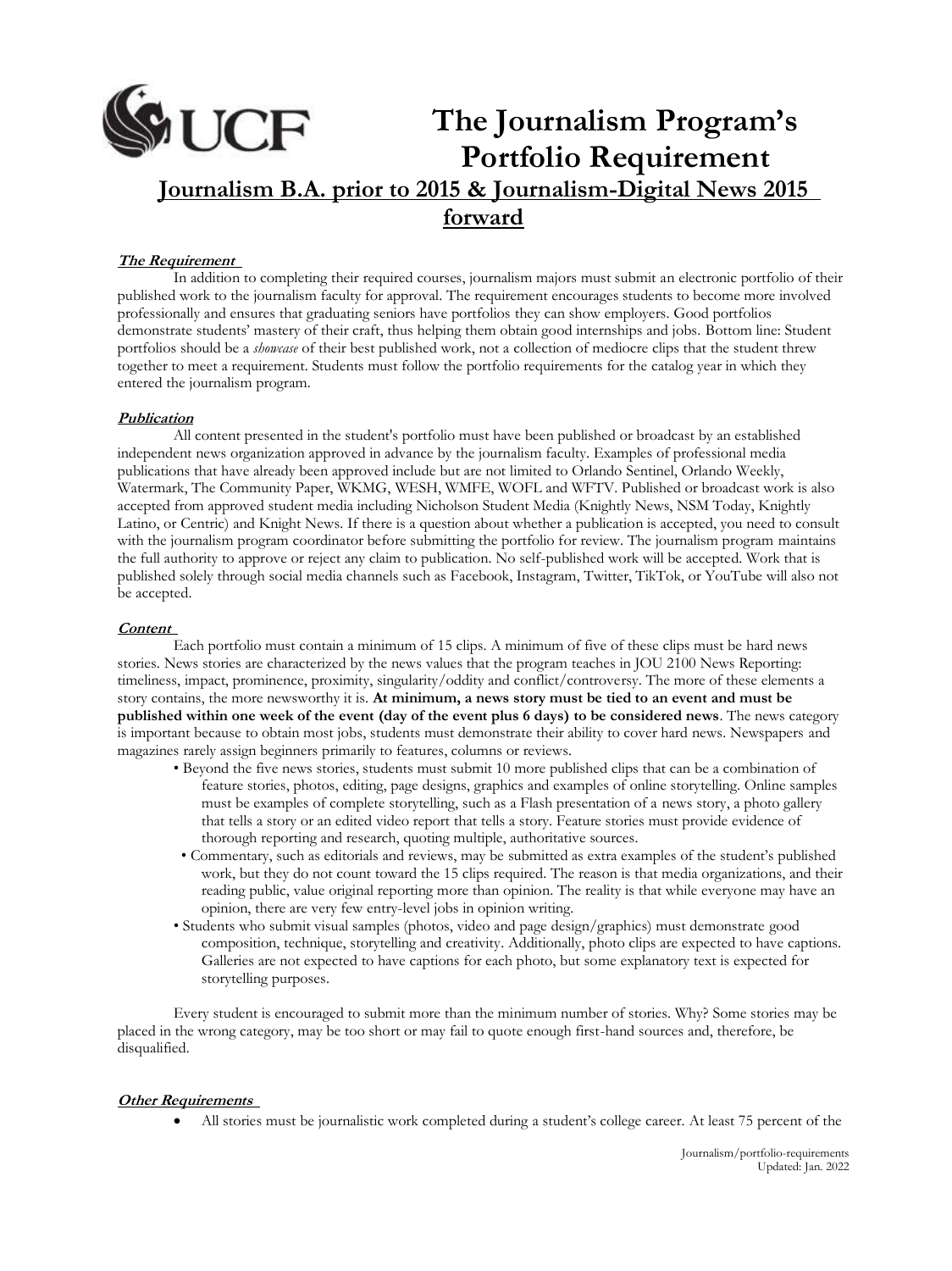stories must have been published while a student was an accepted and declared journalism major at UCF ("journalism pending'' is not included). High school publications and work unrelated to the journalism major (poetry; short stories; and work in advertising, public relations and broadcasting, for example) are not acceptable.

- Each story must contain a minimum of 250 words.
- Each story must have a minimum of two first-hand and identifiable sources who the reporter interviewed and quoted or paraphrased within the story. Web sites or other media organizations are not considered first-hand, original sources (Faculty members give higher scores to portfolios containing stories that go into depth and that quote multiple sources).
- So faculty members can assess their work, students who submit stories they have edited must submit copies of the stories both before and after they were edited. In addition, the journalism faculty requires a letter from each student's editor (on official company letterhead) verifying that the student edited each submitted piece. These documents can be scanned and uploaded to the portfolio as PDFs.
- Calendars, listings and briefs and are not acceptable. **Previews do not count as hard news.** Stories using a question-and-answer format are only permitted if a second source is contained in an introductory paragraph or elsewhere in the story. Columns, editorials, first-person how-tos or advertorials (news stories that promote a company or its products) are not acceptable.
- Students who submit co-authored stories receive one-half credit for them.

## **Portfolio Presentation**

Journalism Portfolios must be turned in as electronic portfolios by the designated deadline for each semester. A link to your portfolio must be submitted through the Journalism Portfolio submission page on the Nicholson School of Communication's website. It is recommended that you use online portfolio sites such as Clippings.me or Journo Portfolio, or website builder sites or blogging sites such as Squarespace, Wix, or Wordpress. The journalism program does not require a particular site. You are free to choose and build your portfolio based on your platform preferences. However, all electronic portfolios must contain the following information:

- 1. A simple statement or note indicating a student's planned date of graduation. This could be in a small bio or "about me" text box.
- 2. A hyperlink to a LinkedIn page that takes the place of a resume. The content should be suitable for use in seeking employment as a journalist, emphasizing a student's journalistic experience and related skills (knowledge of computer software, photography, foreign languages, etc.). Typographical, spelling or factual errors in a LinkedIn profile can damage the assessment of the material.
- 3. Identifiable categories for Hard News, Feature or Non-Deadline stories, Editing, Photos, Page Design and/or Graphics, and Multimedia storytelling. Other than the required Hard News category, a portfolio need not contain categories for other previously listed categories. Only include categories for your best work, and make sure only clips that meet the portfolio requirements as outlined on the previous page are included.
- 4. Hyperlinks for each clip submitted for review should be included in the proper section. If an online version of the clip does not exist, scan the print version of the clip as a PDF and upload it to your portfolio. If a link is broken, or directs to only a portion of the story, it cannot be judged as part of the portfolio. (Thus the importance of including more than the minimum number of clips.)
- 5. With each clip, the following information needs to be included with or as part of the hyperlink:
	- Story headline
	- Name of publication
	- Number of sources quoted in the story
	- Word count
	- Date of publication

## **Deadlines**

Students **must** submit their portfolios a semester before they intend to graduate. The early deadline gives faculty members time to evaluate students' portfolios. If a portfolio is not approved, the early deadline gives students time to make necessary improvements.

- The faculty judge portfolios each fall and spring, not during the summer. Many faculty members are not employed by UCF during the summer.
- Students graduating in May or August must submit their portfolios by the fall deadline announced at the start of the school year.
- Students graduating in December must submit their portfolios by the spring deadline announced at the start of the school year.
- After students submit their portfolio and the deadline for submissions passes, students cannot add more items